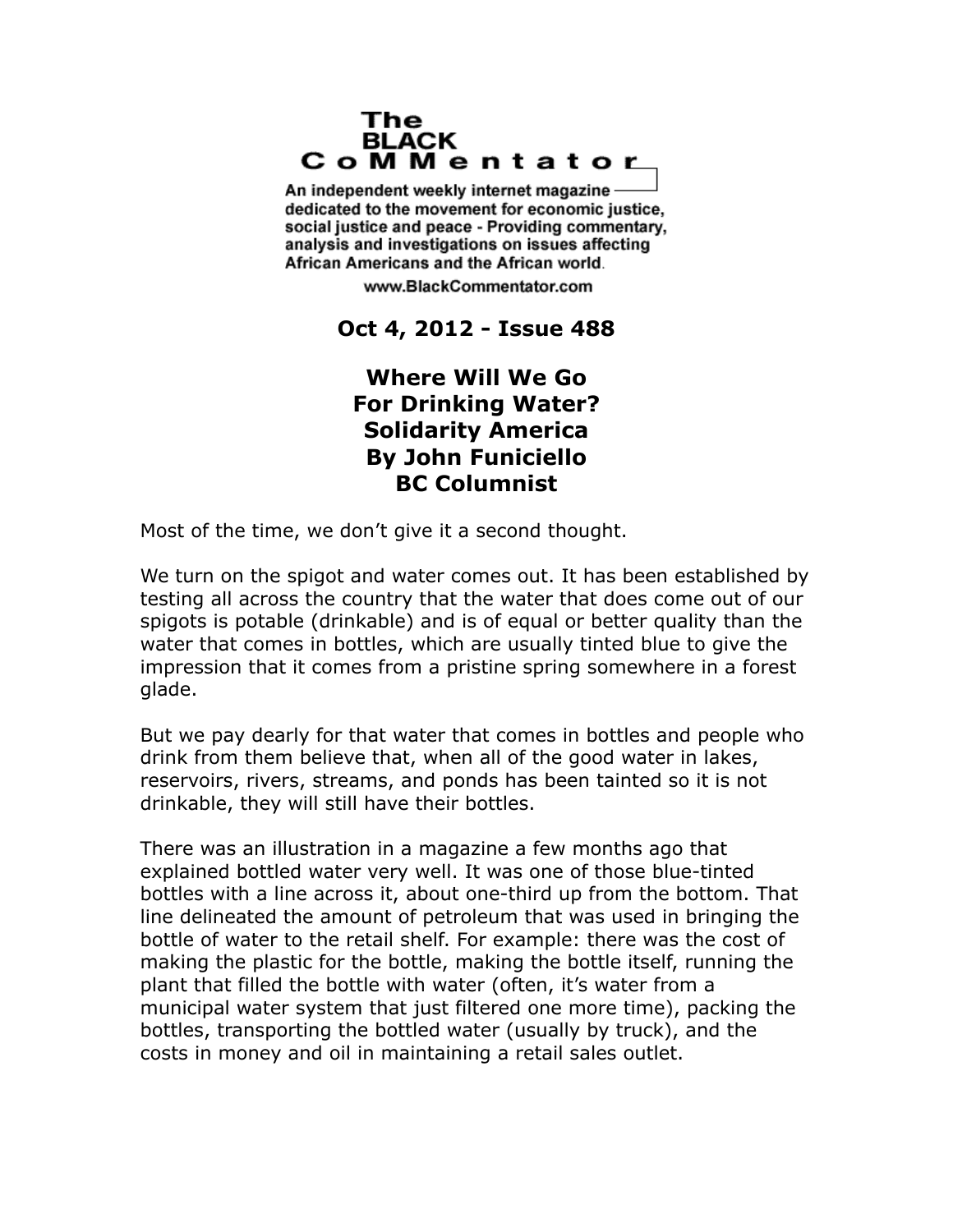If our public water supplies across the country are ever so polluted that it will take extraordinary efforts to make the water clean enough to drink, it can only be imagined how much it will cost to have clean water come out of our taps. Or, how impossibly expensive it would be to have water delivered to our homes in huge trucks (again, at a tremendous cost in fuel for delivery).

Try turning off your spigot for just a day and you'll see how important that free-flowing, low-cost water is to your life, and how many times a day you turn it on…and waste a lot of it. Filtration systems for cities, large or small, are very expensive and, depending on the water source, could be very slow in providing the volume of water we are accustomed to using. It could be that future meters will not only count the gallons of water used in each home, but they may be used to measure the amount to which you are limited each day.

Our water supply is in danger and the most glaring example is our oceans and the damage that has been done to them, particularly over the past half-century. The fish and other sea life have been reduced in number, such that there is little chance for recovery of some stocks.

We're finding out that the oceans are not limitless, just as America's forests were not limitless. We can, and have, severely damaged them and we continue to do so. We depend on forests and the oceans for life, just as we depend on farmland to feed us.

In the past week, there have been news reports of toxic algae blooms on lakes, particularly in Wisconsin, but there have been reports of blooms in 20 states. The algae (cyanobacteria), when contacted, can cause sickness and, sometimes, death. Dogs that have been in the water sickened and five of seven of them died. One owner, who cleaned the algae off his dog, was seriously sickened by the growth, which is described as looking like green paint, pea soup, or thick, green cake. It can cover wide areas of lakes and ponds or other slowmoving bodies of water, especially when the temperature is high, as in this time of global climate change.

In Minnesota, the state's Pollution Control Agency has this advice: "Scientists do not yet know what causes some blooms to produce toxins while others do not, so the safest course of action is to avoid contact with all blue-green blooms." This, of course, has a potentially profound impact economically, on commercial fishing, recreational fishing and boating, on swimming and water sports, and on the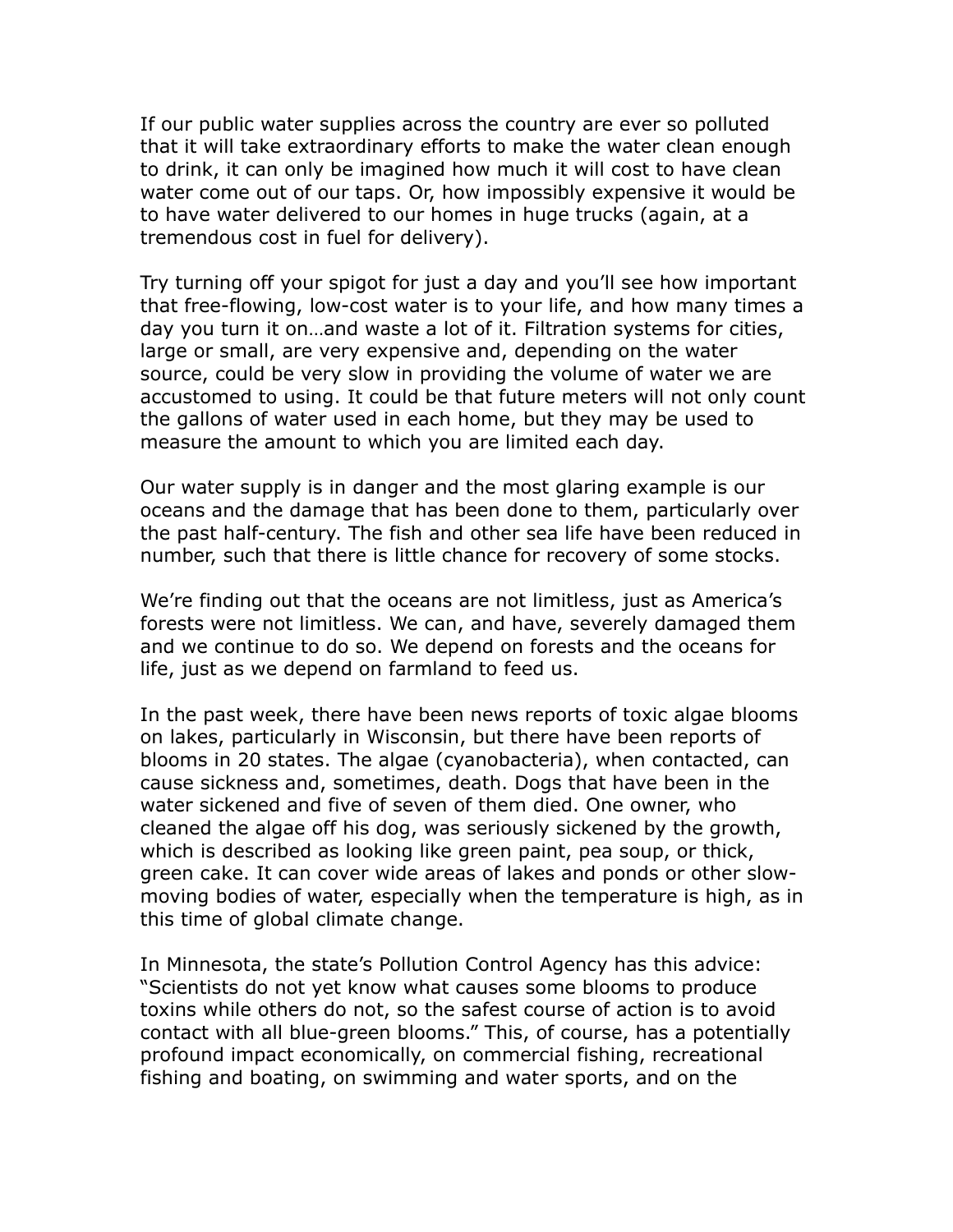tourism, on which many lake and river communities depend for their livelihoods.

Some of the causative factors include the presence of quantities of phosphorus and nitrogen, much of which comes from agriculture and from over-fertilized residential lawns. There are other sources, but these two are cited as the most common polluters. There are places where this problem is bad, possibly the worst, in the nation. This month, a court suit is opening, over the pollution of the Chesapeake Bay, which, for decades, has been continually degraded by runoff.

This time, giant agribusiness and its stand-ins couch it in terms of a "war on the family farm," conducted by environmentalists. There has been a tension between polluters and environmentalists for as long as the environmental movement has existed. It was perhaps first played out between factory workers and environmentalists and some efforts were made by union workers to reconcile the two back in the 1970s, as: Safe jobs and clean air (or water). There was some success in this effort, but Corporate America does not like to be trifled with and they have routinely overwhelmed their opposition, with money for advertising, lobbying, and litigation.

Next week, this drama will play out on the Eastern Shore of Maryland, where Waterkeeper Alliance is taking to court a poultry operation that is connected to Perdue, one of the nation's largest chicken producers and retailers, for what the Alliance says is the pollution of feeder streams of the Pocomoke River, which feeds into the Chesapeake. The Chesapeake is famous for its crab cakes and other culinary delights that come from its waters, but the alarm has been raised for decades about the declining (some say plunging) quality of its waters and the effect on the food that comes from it.

The court drama next week focuses on a family, the Hudsons, who raise a reported 80,000 chickens each year for Perdue. The Waterkeeper Alliance says that the Hudsons are violating the Clean Water Act and Maryland anti-pollution laws. The operation's run-off goes into ditches, which flow into a river, which flows into the bay, the Alliance contends.

The Alliance also maintains that Perdue is equally responsible, since it owns the chickens and provides the feed and orders the protocols that their contract farmers are required to maintain during the life of the birds. Good corporate overseer that it is, Perdue has tried to separate itself from the Hudsons, saying that they are independent family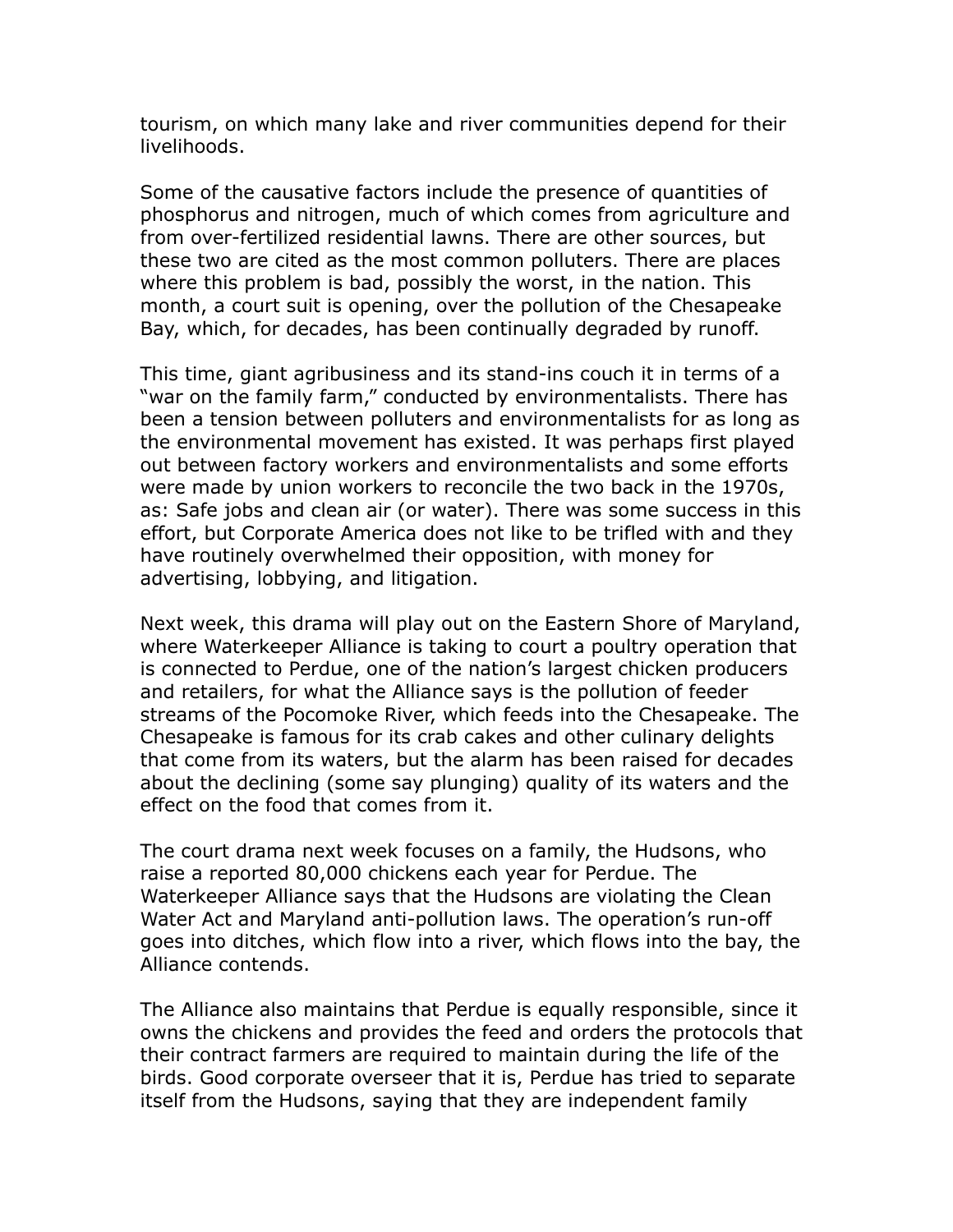farmers and has even tried to claim that the Hudsons have been problematic as contract farmers. This tactic has not worked and the court case may determine who owns, and is responsible for the massive amounts of manure (just one of the pollutants in question), from the corporate-owned chickens.

Environmentalists and agribusiness are following this case closely, because it could set precedent for the kind of industrial farming that is done all across the U.S. In our time, the power of Corporate America is nearly complete. Its tentacles reach into nearly every aspect of our lives, affecting the quality of our water, our air, our soil, and, perhaps most importantly (next to water), the quality of our food. Often, in "contract farming" operations, the giant agribusiness owns most of the product, from start to finish. The family farmer is often more like an employee, without any benefits of wage work.

Above all, however, the power of Corporate America determines how much economic and political power will be shared with the American people (The answer? Not much.) The Supreme Court has made certain that the power of corporate money will silence the voices of the people in this nation of Free Speech, in the wake of its *Citizens United*  decision. Little by little, the power of working people in their workplaces has been made puny. The laws that were passed to protect workers' rights, under the administration of Franklin D. Roosevelt, have been chipped away, decade by decade, until there is not much left to keep the living standard of *all* workers at a decent level.

As this case of the Waterkeeper Alliance will examine, the power of Corporate America is enough to control everyone who actually works for a living - industrial workers, public workers, small farmers, and most others. Corporations and their politicians are determined to change or eliminate the laws that protect our water, air, soil, and food, so they have a free hand in making their profits. That's what the "deregulation" of virtually everything is about. Their goal is to be empowered to make all of the decisions for the people. It's why they have bought and paid for so many politicians at every level of government. They seem to own the majority everywhere.

Try as they might, though, they can't control everything. They can't control the blue-green algae and they can't advocate the use of less fertilizer, pesticides, and herbicides, on the farms and on residential lawns, because their profits come from those sales. They can't control nature, although they are working on that.